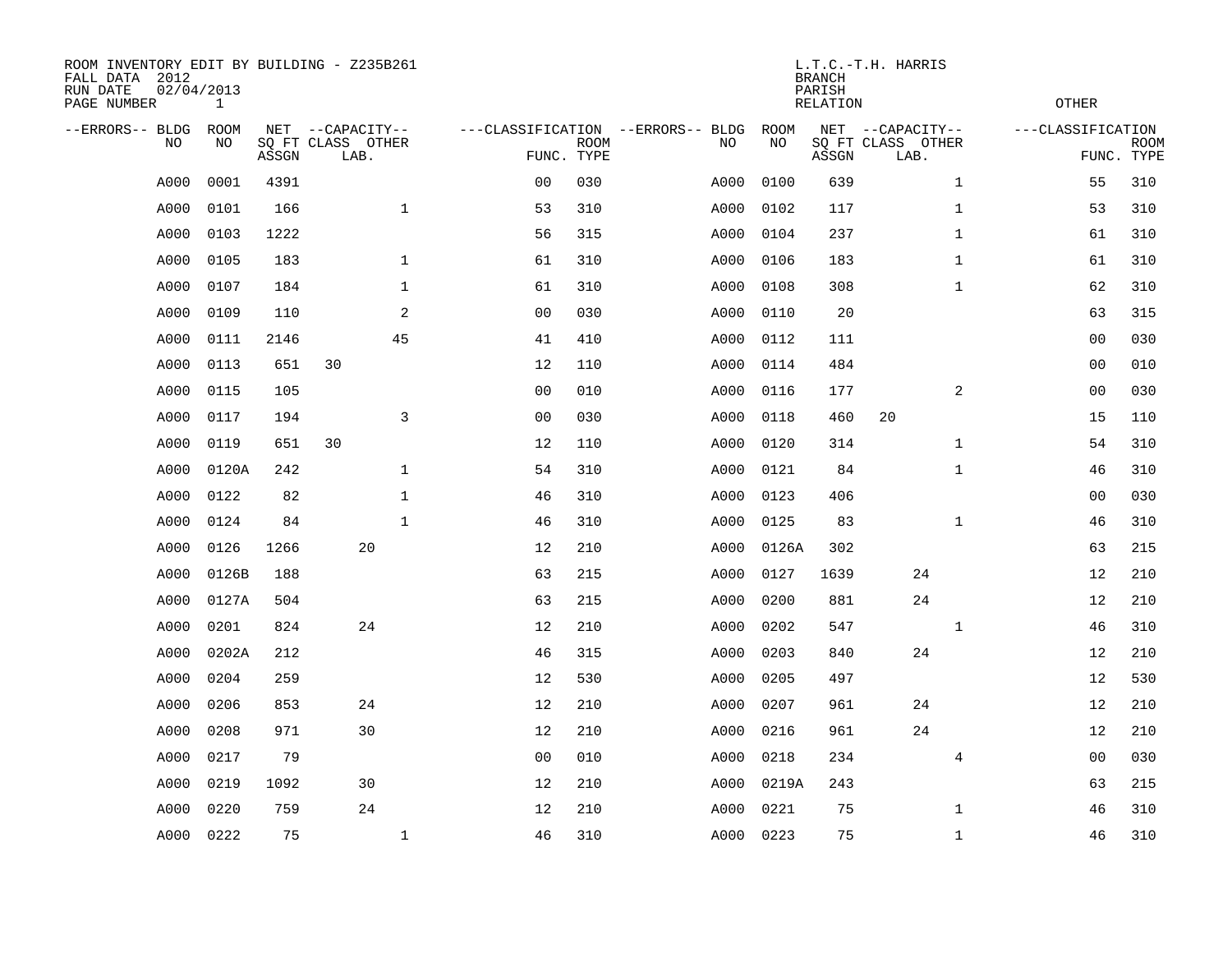| ROOM INVENTORY EDIT BY BUILDING - Z235B261<br>FALL DATA 2012<br>RUN DATE | 02/04/2013 |       |                           |                                   |                    |           |                                                               | <b>BRANCH</b><br>PARISH | L.T.C.-T.H. HARRIS                                                                                               |                                   |                           |
|--------------------------------------------------------------------------|------------|-------|---------------------------|-----------------------------------|--------------------|-----------|---------------------------------------------------------------|-------------------------|------------------------------------------------------------------------------------------------------------------|-----------------------------------|---------------------------|
| PAGE NUMBER                                                              | 2          |       |                           |                                   |                    |           |                                                               | <b>RELATION</b>         |                                                                                                                  | <b>OTHER</b>                      |                           |
| --ERRORS-- BLDG                                                          | ROOM       |       | NET --CAPACITY--          | ---CLASSIFICATION --ERRORS-- BLDG |                    |           | ROOM                                                          |                         | NET --CAPACITY--                                                                                                 | ---CLASSIFICATION                 |                           |
| NO                                                                       | NO         | ASSGN | SQ FT CLASS OTHER<br>LAB. |                                   | ROOM<br>FUNC. TYPE | NO        | NO                                                            | ASSGN                   | SQ FT CLASS OTHER<br>LAB.                                                                                        |                                   | <b>ROOM</b><br>FUNC. TYPE |
| A000                                                                     | 0224       | 80    |                           | 0 <sub>0</sub>                    | 030                | A000      | 0225                                                          | 1009                    | 30                                                                                                               | 12                                | 210                       |
| A000                                                                     | 0226       | 881   | 24                        | 12                                | 210                |           | A000 0227<br>TOTAL NUMBER CLASSROOMS<br>TOTAL NUMBER LABS 210 | 1388                    | 30<br>TOTAL NET ASSIGN SQ. FT. IN ROOM FILE<br>TOTAL NUMBER COMPUTER CLASSROOMS<br>TOTAL NUMBER SPECIAL LABS 220 | 12<br>25,358<br>3<br>14           | 210                       |
| B000                                                                     | 0001       | 1029  |                           | 0 <sub>0</sub>                    | 020                | B000 0128 |                                                               | 312                     | $\mathbf{1}$                                                                                                     | 63                                | 310                       |
| <b>B000</b>                                                              | 0129       | 2565  | 120                       | 52                                | 630                | B000      | 0130                                                          | 1233                    |                                                                                                                  | 91                                | 635                       |
| <b>B000</b>                                                              | 0130A      | 187   |                           | 91                                | 635                | B000      | 0130B                                                         | 133                     |                                                                                                                  | 91                                | 635                       |
| <b>B000</b>                                                              | 0130C      | 155   |                           | 91                                | 635                | B000      | 0130D                                                         | 116                     |                                                                                                                  | 00                                | 030                       |
| <b>B000</b>                                                              | 0130E      | 128   |                           | 0 <sub>0</sub>                    | 030                | B000      | 0131                                                          | 218                     |                                                                                                                  | 91                                | 635                       |
| B000                                                                     | 0131A      | 64    |                           | 91                                | 635                | B000      | 0131B                                                         | 66                      |                                                                                                                  | 91                                | 635                       |
| <b>B000</b>                                                              | 0131C      | 72    |                           | 91                                | 635                | B000      | 0132                                                          | 19                      |                                                                                                                  | 91                                | 635                       |
| <b>B000</b>                                                              | 0209       | 688   | 24                        | 12                                | 110                | B000      | 0210                                                          | 638                     |                                                                                                                  | 12                                | 115                       |
| B000                                                                     | 0211       | 618   | 24                        | 12                                | 110                | B000      | 0212                                                          | 1756                    | 24                                                                                                               | 12                                | 210                       |
| <b>B000</b>                                                              | 0213       | 1038  |                           | 63                                | 215                | B000      | 0213A                                                         | 196                     |                                                                                                                  | 63                                | 215                       |
| B000                                                                     | 0214       | 2207  | 28                        | 12                                | 210                | B000 0215 | TOTAL NUMBER CLASSROOMS<br>TOTAL NUMBER LABS 210              | 590                     | TOTAL NET ASSIGN SQ. FT. IN ROOM FILE<br>TOTAL NUMBER COMPUTER CLASSROOMS<br>TOTAL NUMBER SPECIAL LABS 220       | 63<br>12,755<br>2<br>$\mathbf{2}$ | 215                       |
| C000                                                                     | 0001       | 4825  |                           | 0 <sub>0</sub>                    | 020                | C000 0100 |                                                               | 185                     | $\mathbf{1}$                                                                                                     | 46                                | 310                       |
| C000                                                                     | 0101       | 245   | $\mathbf{1}$              | 46                                | 310                | C000      | 0101A                                                         | 55                      |                                                                                                                  | 46                                | 315                       |
| C000                                                                     | 0101B      | 32    |                           | 46                                | 315                | C000      | 0102                                                          | 642                     | 20                                                                                                               | 41                                | 410                       |
| C000                                                                     | 0103       | 475   |                           | 47                                | 315                | C000      | 0104                                                          | 1275                    | 8                                                                                                                | 12                                | 210                       |
| C000                                                                     | 0104A      | 183   |                           | 63                                | 215                | C000      | 0104B                                                         | 183                     |                                                                                                                  | 63                                | 215                       |
| C000                                                                     | 0105       | 1073  | 40                        | 12                                | 110                | C000      | 0106                                                          | 1054                    | 40                                                                                                               | 12                                | 110                       |
| C000                                                                     | 0107       | 114   | 2                         | 0 <sub>0</sub>                    | 030                | C000      | 0108                                                          | 44                      | 2                                                                                                                | 00                                | 030                       |
|                                                                          | C000 0109  | 209   |                           | 12                                | 115                | C000 0110 |                                                               | 983                     | 24                                                                                                               | 12                                | 110                       |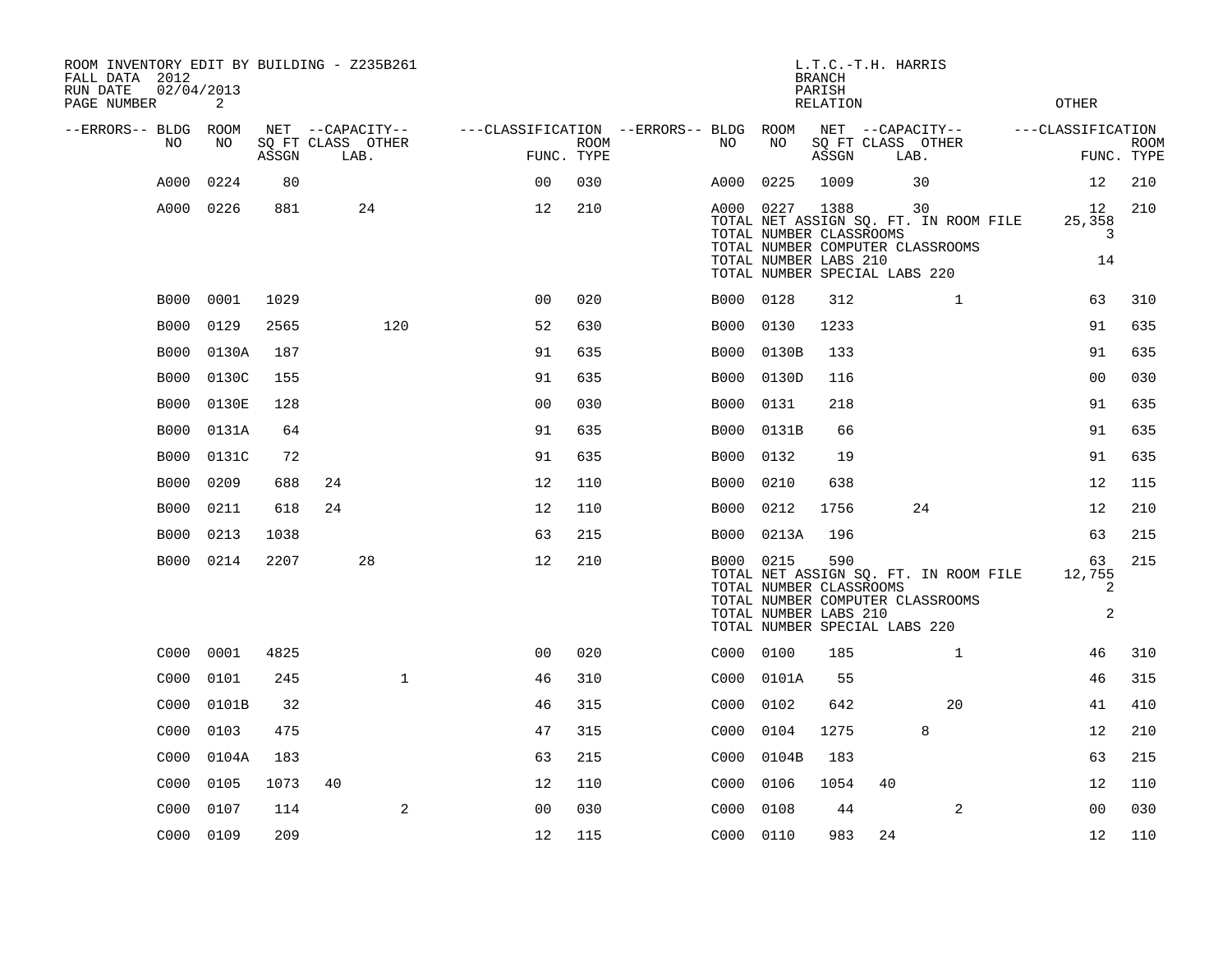| ROOM INVENTORY EDIT BY BUILDING - Z235B261<br>FALL DATA 2012<br>02/04/2013<br>RUN DATE<br>PAGE NUMBER | 3         |       |                           |              |                                        |      |      |           | <b>BRANCH</b><br>PARISH<br><b>RELATION</b>                                                                            | L.T.C.-T.H. HARRIS         |      |    |                                       | <b>OTHER</b>      |                            |             |
|-------------------------------------------------------------------------------------------------------|-----------|-------|---------------------------|--------------|----------------------------------------|------|------|-----------|-----------------------------------------------------------------------------------------------------------------------|----------------------------|------|----|---------------------------------------|-------------------|----------------------------|-------------|
| --ERRORS-- BLDG ROOM                                                                                  |           |       | NET --CAPACITY--          |              | ---CLASSIFICATION --ERRORS-- BLDG ROOM |      |      |           |                                                                                                                       | NET --CAPACITY--           |      |    |                                       | ---CLASSIFICATION |                            |             |
| NO                                                                                                    | NO        | ASSGN | SO FT CLASS OTHER<br>LAB. |              | FUNC. TYPE                             | ROOM | NO . | NO        |                                                                                                                       | SQ FT CLASS OTHER<br>ASSGN | LAB. |    |                                       |                   | FUNC. TYPE                 | <b>ROOM</b> |
| C000                                                                                                  | 0111      | 1033  | 24                        |              | 12                                     | 210  | C000 | 0112      |                                                                                                                       | 963                        |      | 24 |                                       |                   | 12                         | 210         |
| C000                                                                                                  | 0113      | 1159  |                           | $\mathbf{1}$ | 43                                     | 310  | C000 | 0114      |                                                                                                                       | 208                        |      |    | $\mathbf{1}$                          |                   | 46                         | 310         |
| C000                                                                                                  | 0115      | 188   |                           | $\mathbf{1}$ | 46                                     | 310  |      | C000 0116 |                                                                                                                       | 1286                       |      | 30 |                                       |                   | 12                         | 210         |
| C000                                                                                                  | 0117      | 1110  | 28                        |              | 12                                     | 210  | C000 | 0118      |                                                                                                                       | 2029                       | 45   |    |                                       |                   | 12                         | 110         |
| C000                                                                                                  | 0119      | 1299  | 24                        |              | 12                                     | 210  |      | C000 0120 |                                                                                                                       | 1072                       | 24   |    |                                       |                   | 12                         | 110         |
| C000                                                                                                  | 0121      | 801   | 24                        |              | 12                                     | 210  |      | C000 0122 |                                                                                                                       | 801                        | 24   |    |                                       |                   | 12                         | 110         |
| C000                                                                                                  | 0123      | 801   | 24                        |              | 12                                     | 110  |      | C000 0124 |                                                                                                                       | 942                        |      | 24 |                                       |                   | 12                         | 210         |
| C000                                                                                                  | 0125      | 789   | 24                        |              | 12                                     | 110  | C000 | 0126      |                                                                                                                       | 600                        |      |    |                                       |                   | 45                         | 315         |
| C000                                                                                                  | 0127      | 264   |                           | 2            | 0 <sub>0</sub>                         | 030  |      | C000 0128 |                                                                                                                       | 265                        |      |    | 4                                     |                   | 0 <sub>0</sub>             | 030         |
|                                                                                                       | C000 0129 | 170   |                           |              | 0 <sub>0</sub>                         | 010  |      |           | TOTAL NUMBER CLASSROOMS<br>TOTAL NUMBER COMPUTER CLASSROOMS<br>TOTAL NUMBER LABS 210<br>TOTAL NUMBER SPECIAL LABS 220 |                            |      |    | TOTAL NET ASSIGN SQ. FT. IN ROOM FILE |                   | 21,675<br>8<br>8           |             |
|                                                                                                       | D000 0100 | 750   | 24                        |              | 12                                     | 110  |      | D000 0101 |                                                                                                                       | 2000                       |      | 24 |                                       |                   | 12                         | 210         |
|                                                                                                       | D000 0102 | 450   |                           | 3            | 0 <sub>0</sub>                         | 030  |      |           | TOTAL NUMBER CLASSROOMS<br>TOTAL NUMBER COMPUTER CLASSROOMS<br>TOTAL NUMBER LABS 210<br>TOTAL NUMBER SPECIAL LABS 220 |                            |      |    | TOTAL NET ASSIGN SQ. FT. IN ROOM FILE |                   | 2,750<br>1<br>$\mathbf{1}$ |             |
| E000                                                                                                  | 0100      | 3568  | 24                        |              | 12                                     | 210  |      | E000 0101 |                                                                                                                       | 1259                       | 28   |    |                                       |                   | 12                         | 110         |
| E000                                                                                                  | 0102      | 44    |                           |              | 00                                     | 010  |      | E000 0103 |                                                                                                                       | 272                        |      |    | 2                                     |                   | 0 <sub>0</sub>             | 030         |
|                                                                                                       | E000 0104 | 216   |                           | $\mathbf{1}$ | 0 <sub>0</sub>                         | 030  |      |           | TOTAL NUMBER CLASSROOMS<br>TOTAL NUMBER COMPUTER CLASSROOMS<br>TOTAL NUMBER LABS 210<br>TOTAL NUMBER SPECIAL LABS 220 |                            |      |    | TOTAL NET ASSIGN SQ. FT. IN ROOM FILE |                   | 4,827<br>$\mathbf{1}$<br>1 |             |
|                                                                                                       | F000 0001 | 1533  |                           |              | 0 <sub>0</sub>                         | 020  |      | F000 0100 |                                                                                                                       | 3810 254                   |      |    |                                       |                   | 12                         | 110         |
| F000                                                                                                  | 0101      | 239   |                           |              | 63                                     | 215  |      | F000 0103 |                                                                                                                       | 352                        |      |    | $\mathbf{1}$                          |                   | 71                         | 310         |
|                                                                                                       | F000 0104 | 481   | 20                        |              | 12                                     | 110  |      | F000 0105 |                                                                                                                       | 487                        |      |    | 5                                     |                   | 0 <sub>0</sub>             | 030         |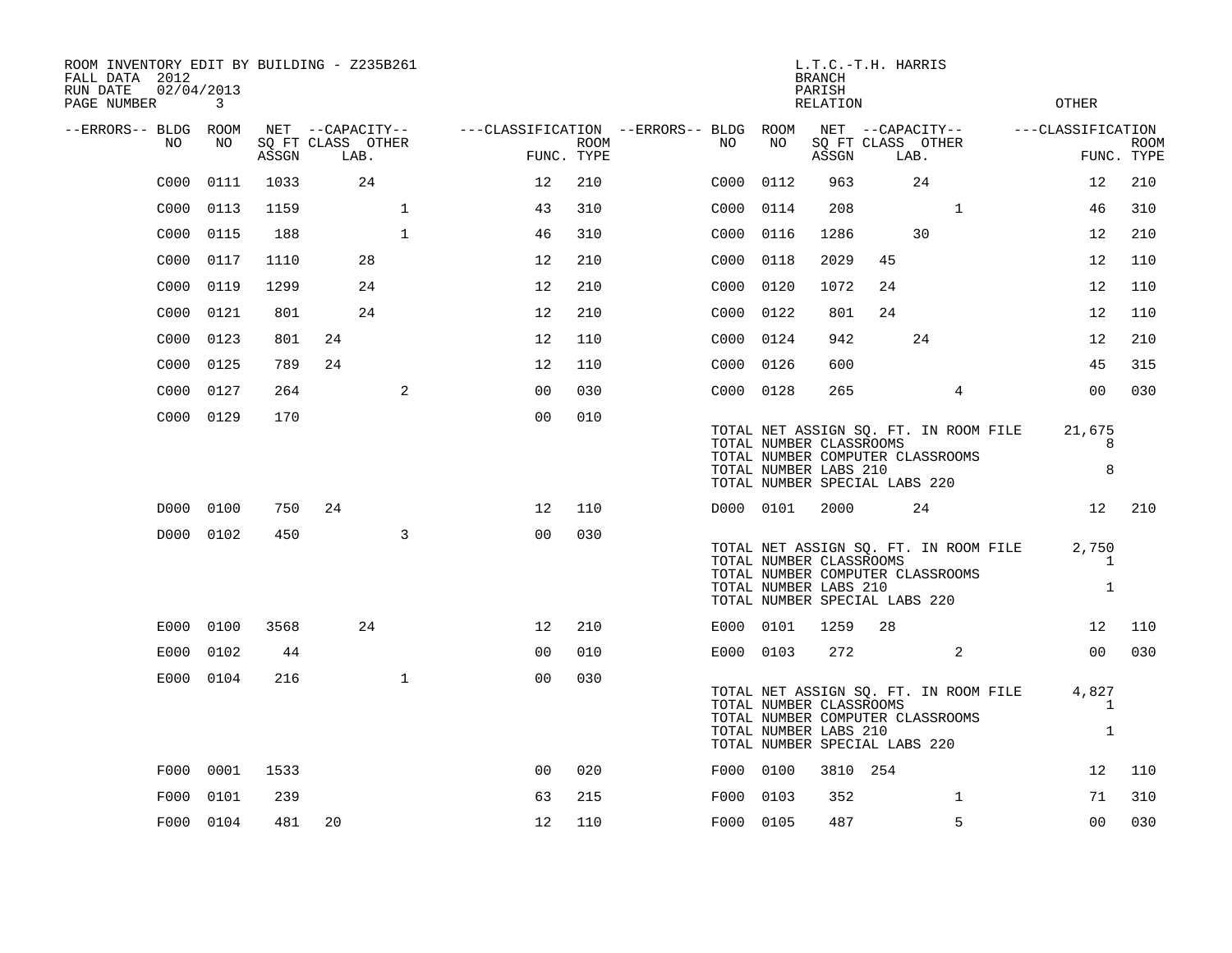| ROOM INVENTORY EDIT BY BUILDING - Z235B261<br>FALL DATA 2012<br>RUN DATE<br>02/04/2013<br>PAGE NUMBER | $4\overline{ }$ |       |                                               |                |                                                      |      |           |                                                                                                     | L.T.C.-T.H. HARRIS<br><b>BRANCH</b><br>PARISH<br><b>RELATION</b> |    |                                                                                 | <b>OTHER</b>                       |                           |
|-------------------------------------------------------------------------------------------------------|-----------------|-------|-----------------------------------------------|----------------|------------------------------------------------------|------|-----------|-----------------------------------------------------------------------------------------------------|------------------------------------------------------------------|----|---------------------------------------------------------------------------------|------------------------------------|---------------------------|
| --ERRORS-- BLDG ROOM<br>NO                                                                            | NO              | ASSGN | NET --CAPACITY--<br>SQ FT CLASS OTHER<br>LAB. |                | ---CLASSIFICATION --ERRORS-- BLDG ROOM<br>FUNC. TYPE | ROOM | NO        | NO                                                                                                  | ASSGN                                                            |    | NET --CAPACITY--<br>SQ FT CLASS OTHER<br>LAB.                                   | ---CLASSIFICATION                  | <b>ROOM</b><br>FUNC. TYPE |
| F000                                                                                                  | 0106            | 4750  | 2                                             |                | 12                                                   | 210  | F000      | 0107                                                                                                | 2048                                                             |    | 28                                                                              | 12                                 | 210                       |
| F000                                                                                                  | 0108            |       | 1717 114                                      |                | 12                                                   | 110  | F000      | 0200                                                                                                | 1595                                                             | 35 |                                                                                 | 12                                 | 110                       |
| F000                                                                                                  | 0200C           | 708   |                                               | 18             | 12                                                   | 310  | F000      | 0201                                                                                                | 220                                                              |    | 2                                                                               | 0 <sub>0</sub>                     | 030                       |
| F000                                                                                                  | 0203            | 517   | 15                                            |                | 12                                                   | 110  | F000      | 0204                                                                                                | 924                                                              |    | 26                                                                              | 12                                 | 310                       |
| F000                                                                                                  | 0205            | 412   |                                               | $\mathbf{1}$   | 46                                                   | 310  | F000 0206 |                                                                                                     | 220                                                              | 15 |                                                                                 | 12                                 | 110                       |
|                                                                                                       | F000 0208       | 1215  | 30                                            |                | 12                                                   | 210  |           | TOTAL NUMBER CLASSROOMS<br>TOTAL NUMBER LABS 210<br>TOTAL NUMBER SPECIAL LABS 220                   |                                                                  |    | TOTAL NET ASSIGN SQ. FT. IN ROOM FILE<br>TOTAL NUMBER COMPUTER CLASSROOMS       | 18,988<br>6<br>3                   |                           |
|                                                                                                       | G000 0001       | 219   |                                               |                | 0 <sub>0</sub>                                       | 020  |           | G000 0100                                                                                           | 1363                                                             | 30 |                                                                                 | 12 <sup>°</sup>                    | 110                       |
| G000                                                                                                  | 0101            | 3005  | 28                                            |                | 12                                                   | 210  |           | G000 0101A                                                                                          | 239                                                              |    |                                                                                 | 63                                 | 215                       |
|                                                                                                       | G000 0102       | 262   |                                               | $\overline{4}$ | 0 <sub>0</sub>                                       | 030  |           | G000 0106 3028<br>TOTAL NUMBER CLASSROOMS<br>TOTAL NUMBER LABS 210<br>TOTAL NUMBER SPECIAL LABS 220 |                                                                  |    | 28<br>TOTAL NET ASSIGN SQ. FT. IN ROOM FILE<br>TOTAL NUMBER COMPUTER CLASSROOMS | 12<br>7,635<br>$\mathbf{1}$<br>2   | 210                       |
|                                                                                                       | H000 0001       | 977   |                                               |                | 0 <sup>0</sup>                                       | 020  | H000 0100 |                                                                                                     | 406                                                              | 20 |                                                                                 | 12                                 | 110                       |
| H000                                                                                                  | 0100A           | 101   |                                               |                | 12                                                   | 115  | H000      | 0101                                                                                                | 171                                                              |    | 2                                                                               | 00                                 | 030                       |
| H000                                                                                                  | 0102            | 218   |                                               | $\mathbf{1}$   | 63                                                   | 310  | H000      | 0103                                                                                                | 97                                                               |    | 3                                                                               | 00                                 | 030                       |
| H000                                                                                                  | 0104            | 360   |                                               | $\overline{4}$ | 0 <sub>0</sub>                                       | 030  | H000 0105 |                                                                                                     | 1630                                                             |    | 28                                                                              | 12                                 | 210                       |
| H000                                                                                                  | 0106            | 40    |                                               |                | 0 <sub>0</sub>                                       | 010  | H000      | 0107                                                                                                | 40                                                               |    |                                                                                 | 0 <sub>0</sub>                     | 010                       |
| H000                                                                                                  | 0108            | 118   |                                               |                | 63                                                   | 315  | H000 0109 |                                                                                                     | 648                                                              | 24 |                                                                                 | 12                                 | 110                       |
|                                                                                                       | H000 0110       | 1630  | 20                                            |                | 12                                                   | 210  |           | H000 0111<br>TOTAL NUMBER CLASSROOMS<br>TOTAL NUMBER LABS 210<br>TOTAL NUMBER SPECIAL LABS 220      | 30                                                               |    | TOTAL NET ASSIGN SQ. FT. IN ROOM FILE<br>TOTAL NUMBER COMPUTER CLASSROOMS       | 00<br>4,751<br>2<br>$\overline{a}$ | 010                       |
|                                                                                                       | I000 0100       | 337   |                                               |                | 63                                                   | 215  | I000 0101 |                                                                                                     | 498                                                              |    |                                                                                 | 63                                 | 215                       |
|                                                                                                       | I000 0101S      | 167   |                                               |                | 0 <sub>0</sub>                                       | 010  | I000 0102 |                                                                                                     | 4491                                                             |    | 12                                                                              | 12                                 | 210                       |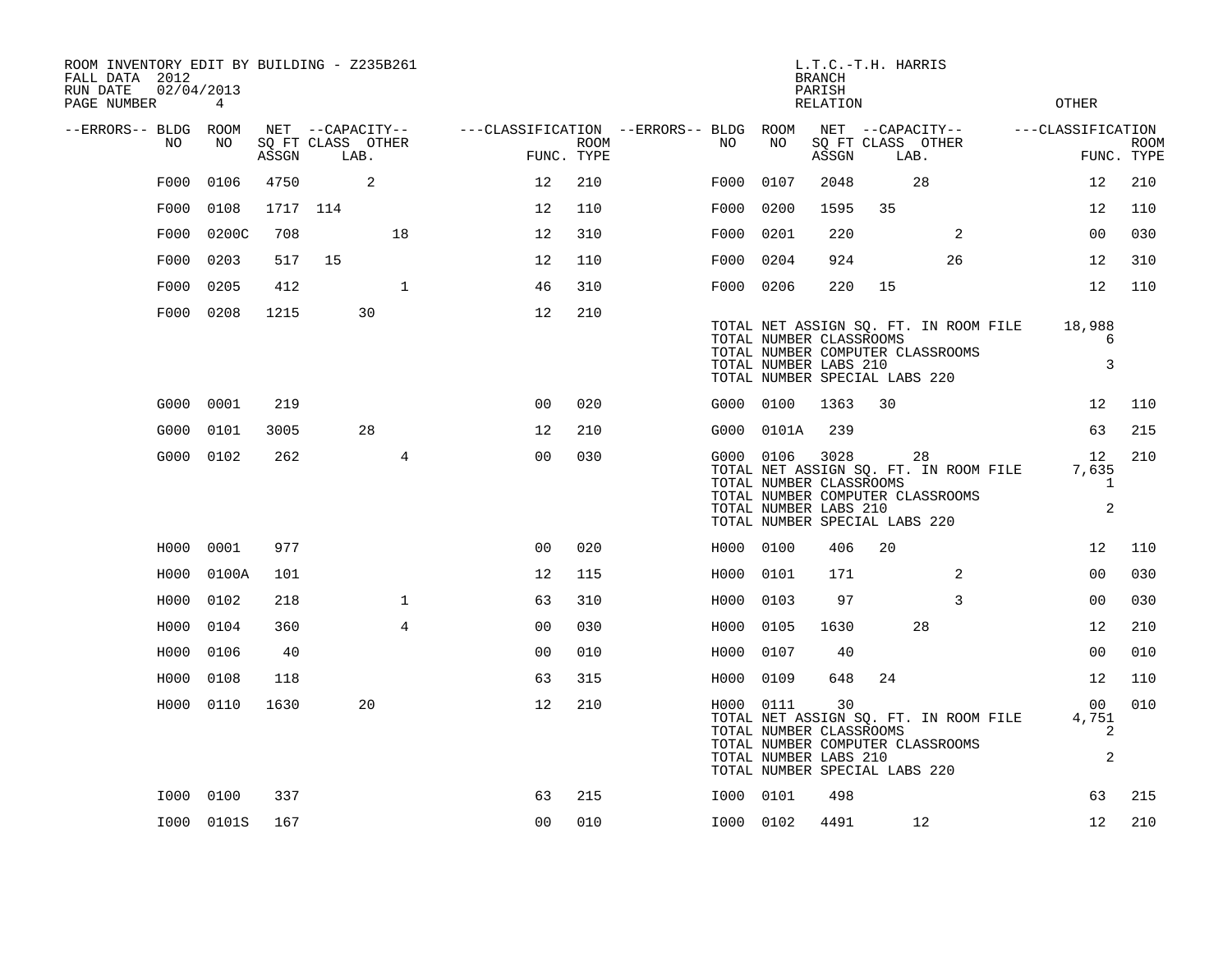| ROOM INVENTORY EDIT BY BUILDING - Z235B261<br>FALL DATA 2012<br>RUN DATE | 02/04/2013     |       |                                                                                                                             |                |      |           |                                                                                                | L.T.C.-T.H. HARRIS<br><b>BRANCH</b><br>PARISH |    |                                                                           |                                  |        |
|--------------------------------------------------------------------------|----------------|-------|-----------------------------------------------------------------------------------------------------------------------------|----------------|------|-----------|------------------------------------------------------------------------------------------------|-----------------------------------------------|----|---------------------------------------------------------------------------|----------------------------------|--------|
| PAGE NUMBER                                                              | 5              |       |                                                                                                                             |                |      |           |                                                                                                | RELATION                                      |    |                                                                           | <b>OTHER</b>                     |        |
| --ERRORS-- BLDG ROOM<br>NO                                               | NO             | ASSGN | NET --CAPACITY-- - ---CLASSIFICATION --ERRORS-- BLDG ROOM NET --CAPACITY-- - ---CLASSIFICATION<br>SQ FT CLASS OTHER<br>LAB. | FUNC. TYPE     | ROOM | NO        | NO                                                                                             | ASSGN                                         |    | SQ FT CLASS OTHER<br>LAB.                                                 | FUNC. TYPE                       | ROOM   |
|                                                                          | I000 0103      | 127   | $\overline{3}$                                                                                                              | 0 <sup>0</sup> | 030  |           | I000 0104<br>TOTAL NUMBER CLASSROOMS<br>TOTAL NUMBER LABS 210<br>TOTAL NUMBER SPECIAL LABS 220 | 173                                           |    | TOTAL NET ASSIGN SQ. FT. IN ROOM FILE<br>TOTAL NUMBER COMPUTER CLASSROOMS | 5,326<br>$\mathbf{1}$            | 00 010 |
|                                                                          | J000 0100      | 42    |                                                                                                                             | 0 <sup>0</sup> | 010  | J000 0101 |                                                                                                | 820                                           | 20 |                                                                           | 12 <sup>°</sup>                  | 110    |
|                                                                          | J000 0101A     | 204   |                                                                                                                             | 12             | 115  | J000 0102 |                                                                                                | 490                                           | 24 |                                                                           | 12                               | 110    |
|                                                                          | J000 0103      | 218   |                                                                                                                             | 12             | 115  | J000 0105 |                                                                                                | 4950                                          |    | 20                                                                        | 12                               | 210    |
|                                                                          | J000 0105A     | 515   |                                                                                                                             | 63             | 215  |           | J000 0105B                                                                                     | 166                                           |    |                                                                           | 63                               | 215    |
|                                                                          | J000 0105C     | 274   |                                                                                                                             | 63             | 215  | J000 0106 | TOTAL NUMBER CLASSROOMS<br>TOTAL NUMBER LABS 210<br>TOTAL NUMBER SPECIAL LABS 220              | 47                                            |    | TOTAL NET ASSIGN SQ. FT. IN ROOM FILE<br>TOTAL NUMBER COMPUTER CLASSROOMS | 63<br>7,684<br>2<br>$\mathbf{1}$ | 215    |
|                                                                          | K000 0104      | 4593  | 24                                                                                                                          | 12             | 210  |           | K000 0104A                                                                                     | 430                                           |    |                                                                           | 63                               | 215    |
|                                                                          | K000 0104B     | 506   | $4\overline{ }$                                                                                                             | 0 <sub>0</sub> | 030  |           | K000 0107                                                                                      | 1909                                          |    |                                                                           | 63                               | 215    |
|                                                                          | K000 0108      | 3719  |                                                                                                                             | 63             | 215  |           | TOTAL NUMBER CLASSROOMS<br>TOTAL NUMBER LABS 210<br>TOTAL NUMBER SPECIAL LABS 220              |                                               |    | TOTAL NET ASSIGN SQ. FT. IN ROOM FILE<br>TOTAL NUMBER COMPUTER CLASSROOMS | 10,651<br>$\mathbf{1}$           |        |
|                                                                          | L000 0100 1449 |       |                                                                                                                             | 73             | 730  |           | TOTAL NUMBER CLASSROOMS<br>TOTAL NUMBER LABS 210<br>TOTAL NUMBER SPECIAL LABS 220              |                                               |    | TOTAL NET ASSIGN SQ. FT. IN ROOM FILE<br>TOTAL NUMBER COMPUTER CLASSROOMS | 1,449                            |        |
|                                                                          | M000 0100      | 777   |                                                                                                                             | 72             | 730  |           | TOTAL NUMBER CLASSROOMS<br>TOTAL NUMBER LABS 210<br>TOTAL NUMBER SPECIAL LABS 220              |                                               |    | TOTAL NET ASSIGN SQ. FT. IN ROOM FILE<br>TOTAL NUMBER COMPUTER CLASSROOMS | 777                              |        |
|                                                                          | N000 0100      | 3000  |                                                                                                                             | 63             | 740  |           | TOTAL NUMBER CLASSROOMS                                                                        |                                               |    | TOTAL NET ASSIGN SQ. FT. IN ROOM FILE                                     | 3,000                            |        |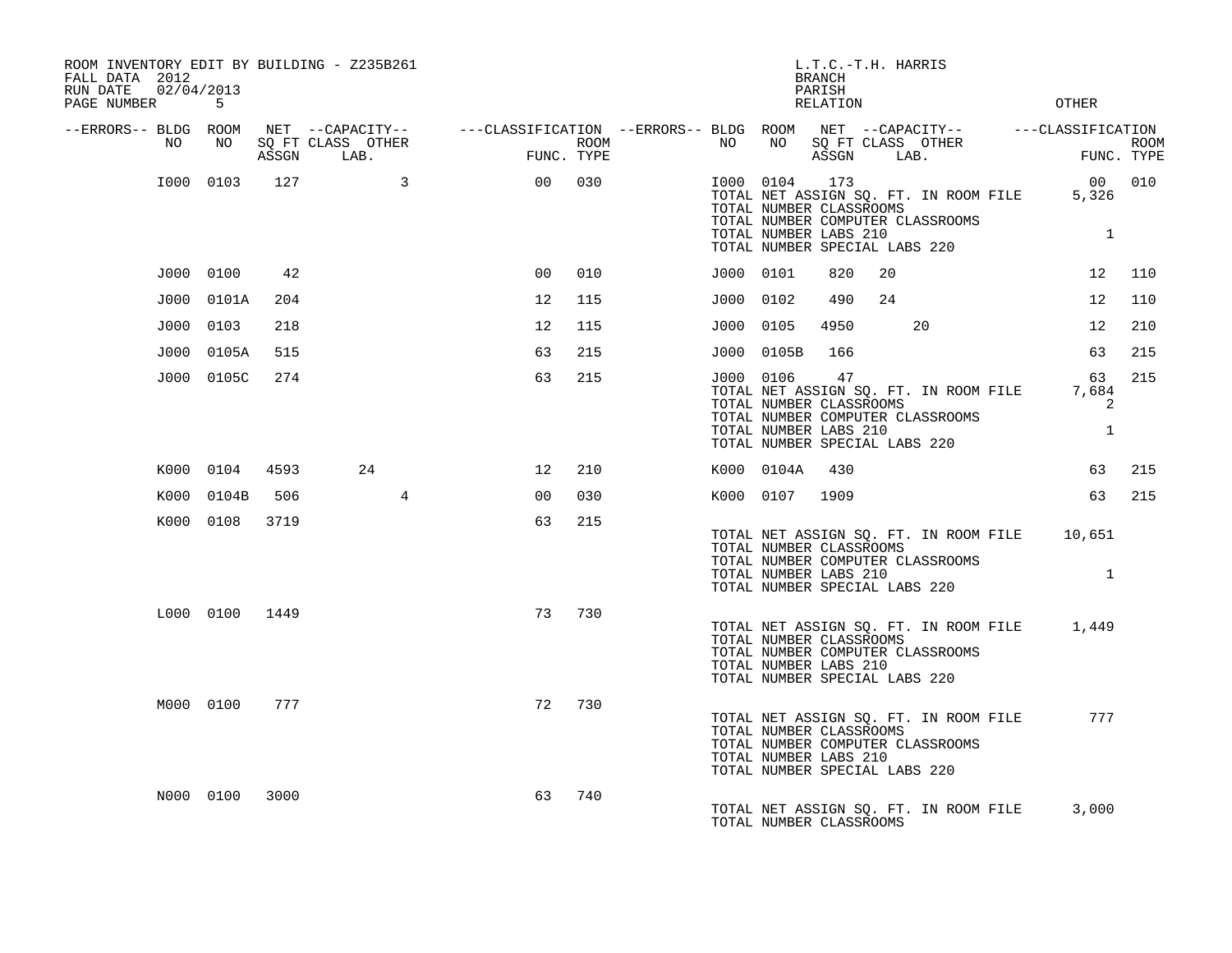| ROOM INVENTORY EDIT BY BUILDING - Z235B261     |                                      | L.T.C.-T.H. HARRIS                |                   |  |  |  |  |  |  |
|------------------------------------------------|--------------------------------------|-----------------------------------|-------------------|--|--|--|--|--|--|
| 2012<br>FALL DATA                              |                                      | BRANCH                            |                   |  |  |  |  |  |  |
| 02/04/2013<br>RUN DATE                         | PARISH                               |                                   |                   |  |  |  |  |  |  |
| PAGE NUMBER                                    |                                      | RELATION                          | OTHER             |  |  |  |  |  |  |
|                                                |                                      |                                   |                   |  |  |  |  |  |  |
| NET<br>ROOM<br>--ERRORS-- BLDG<br>--CAPACITY-- | --ERRORS-- BLDG<br>---CLASSIFICATION | ROOM<br>NET<br>$-$ -CAPACITY--    | ---CLASSIFICATION |  |  |  |  |  |  |
| OTHER<br>NO<br>SO FT CLASS<br>NO.              | <b>ROOM</b>                          | SO FT CLASS<br>NO.<br>NO<br>OTHER | ROOM              |  |  |  |  |  |  |
| ASSGN<br>LAB.                                  | FUNC. TYPE                           | ASSGN<br>LAB.                     | FUNC. TYPE        |  |  |  |  |  |  |
|                                                |                                      | TOTAL NUMBER COMPUTER CLASSROOMS  |                   |  |  |  |  |  |  |
|                                                |                                      | TOTAL NUMBER LABS 210             |                   |  |  |  |  |  |  |
|                                                |                                      | TOTAL NUMBER SPECIAL LABS 220     |                   |  |  |  |  |  |  |